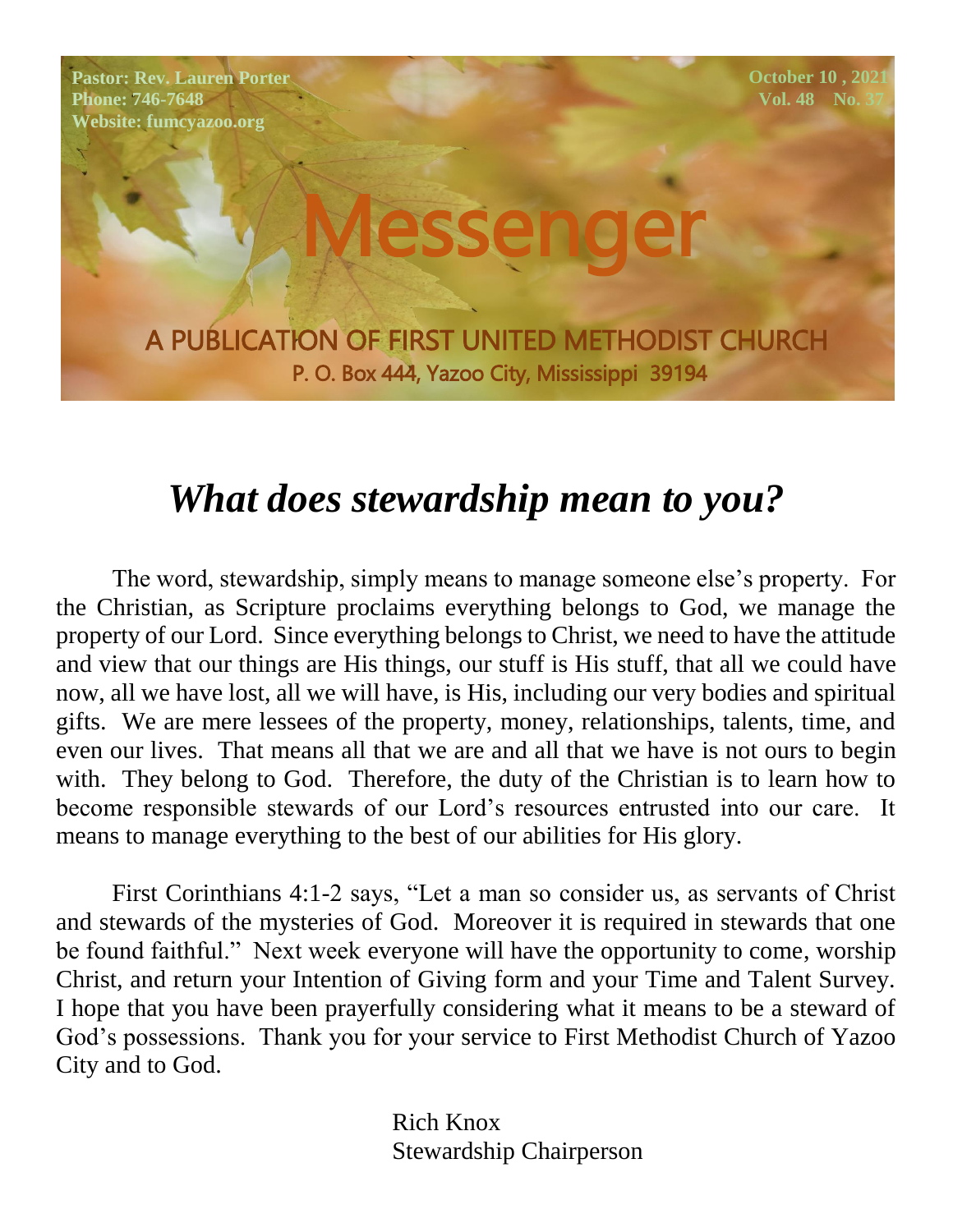#### Stewardship Thoughts

 Several years ago a pro football team had won the Super Bowl with a heroic field goal. In a game played the following season, a 29-yard field goal, a chip shot, was "yanked to the left." It is easy for some of us spectators to place the defeat squarely upon one player, but the coach's response was that "there are a lot of us who have to do a better job."

 As we consider stewardship in the month of October, we think of our church as a team with each one of us a key player. It takes everyone producing a quality performance. Stewardship involves our time, our talent, and our treasure. Many times we limit our thoughts toward stewardship as just our money. There are other areas we must consider as well.

 When we become a member of the United Methodist church, we commit to supporting this church, First United Methodist Church—Yazoo City, with our prayers, presence, gifts, service, and witness. This means we faithfully pray for our church, its staff, its teachers, those in leadership, the sick, each other, the lost of our community, and the list goes on. We support the church by being in attendance faithfully. We give of our finances and our service. We allow our lives to be an epistle for all to read at work, at play, wherever we go and in whatever activity we're engaged. (II Corinthians 3:1-3)

 Our objective is to be a successful team. For this to happen, each of us must fulfill his or her commitment. Let's strive diligently not to be that player who "yanks it to the left."

--copied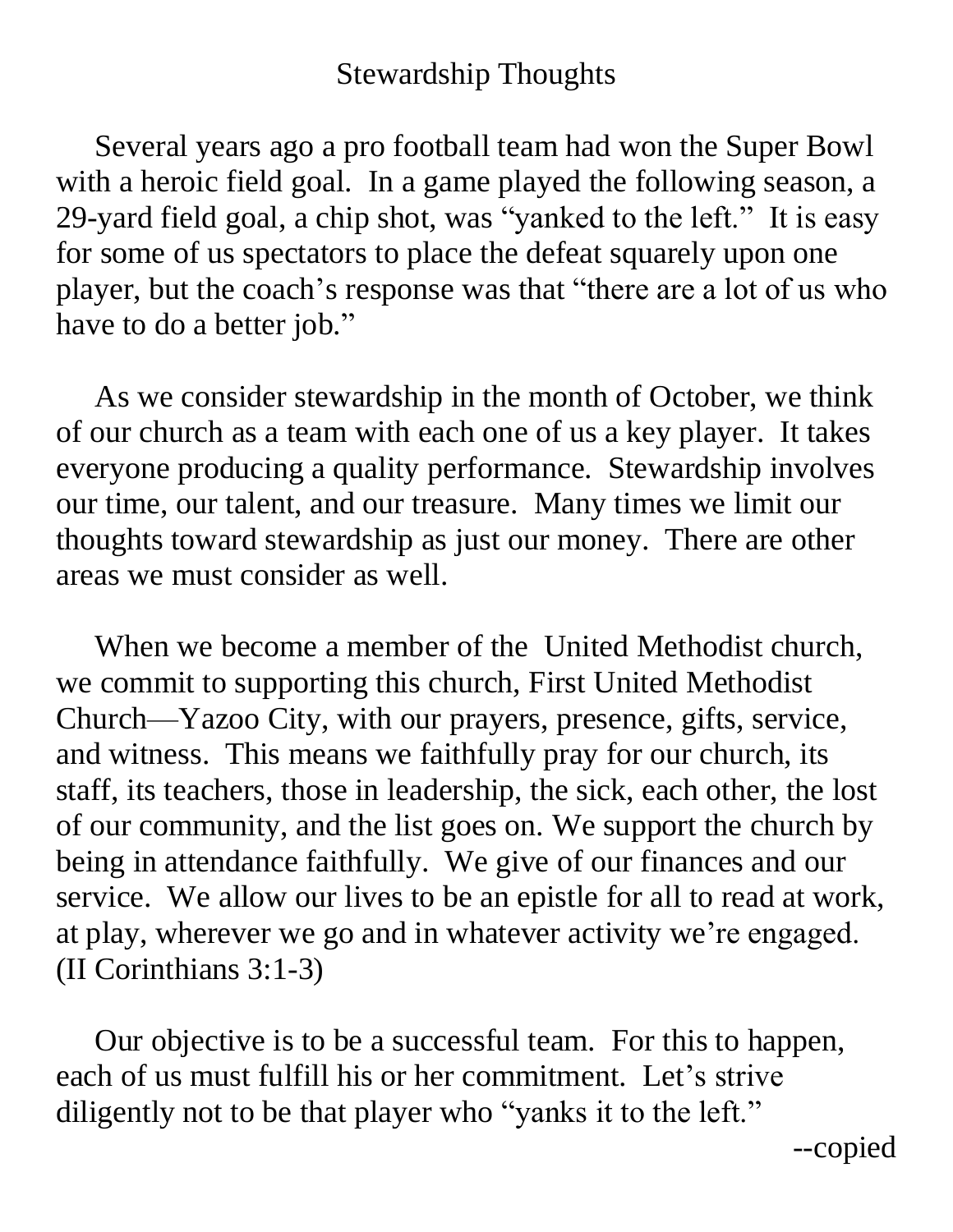

 $\textbf{SUNDAY}, \textbf{OCTOBER}\textbf{ 10}$ 9:00 a.m. Come AZ U R Service 9-12 noon Methodist Market  $TUESDAY,$  **OCTOBER** 12 6:00 p.m. Ladies' Bible Study/Millie's 9:50 a.m. Sunday School 11:00 a.m. Traditional Worship Service 11:00 a.m. Live Stream Worship 6:00 p.m. Youth **MONDAY, OCTOBER 11 CHURCH OFFICE CLOSED WEDNESDAY, OCTOBER 13** 4:00 p.m. Handbell Choir 5:00 p.m. Children's Choir 5:45 p.m. Planet 456 & Children's Bible Study 6:00 p.m. Bro. Lauren's Bible Study 6:00 p.m. Chancel Choir 6:00 p.m. Youth 6:15 p.m. Snack Supper **SATURDAY, OCTOBER 16** 9-12 noon Methodist Market



- 10. Van Ray, Sandra Martin
- 11. John Cobb, Mary Karson Hart
- 14. Mallory Pender
- 15. James Cresswell, Laura King
- 16. Jack Robinson

10. Mr. & Mrs. Mark Lee



 The delivery of the shoe boxes is only the beginning of the Operation Christmas Child Story. Gospel books in 80 languages are offered to boys and girls. Before the boxes are handed to each child, they listen to the story of salvation through Jesus Christ. The salvation Story is placed on the top of each box. The Good News in illustrated pages makes the Jesus' come alive in a way children can understand.

 Don't forget to pick up your shoeboxes outside the office.



*Sharon Smith* 

Cynthia Downer Mr. & Mrs. Bruce Ruschewski Mary Ann Cortright Larry & Willie Lou Benson Mr. & Mrs. Phil Nichols

<sup>\*\*\*\*\*\*\*</sup>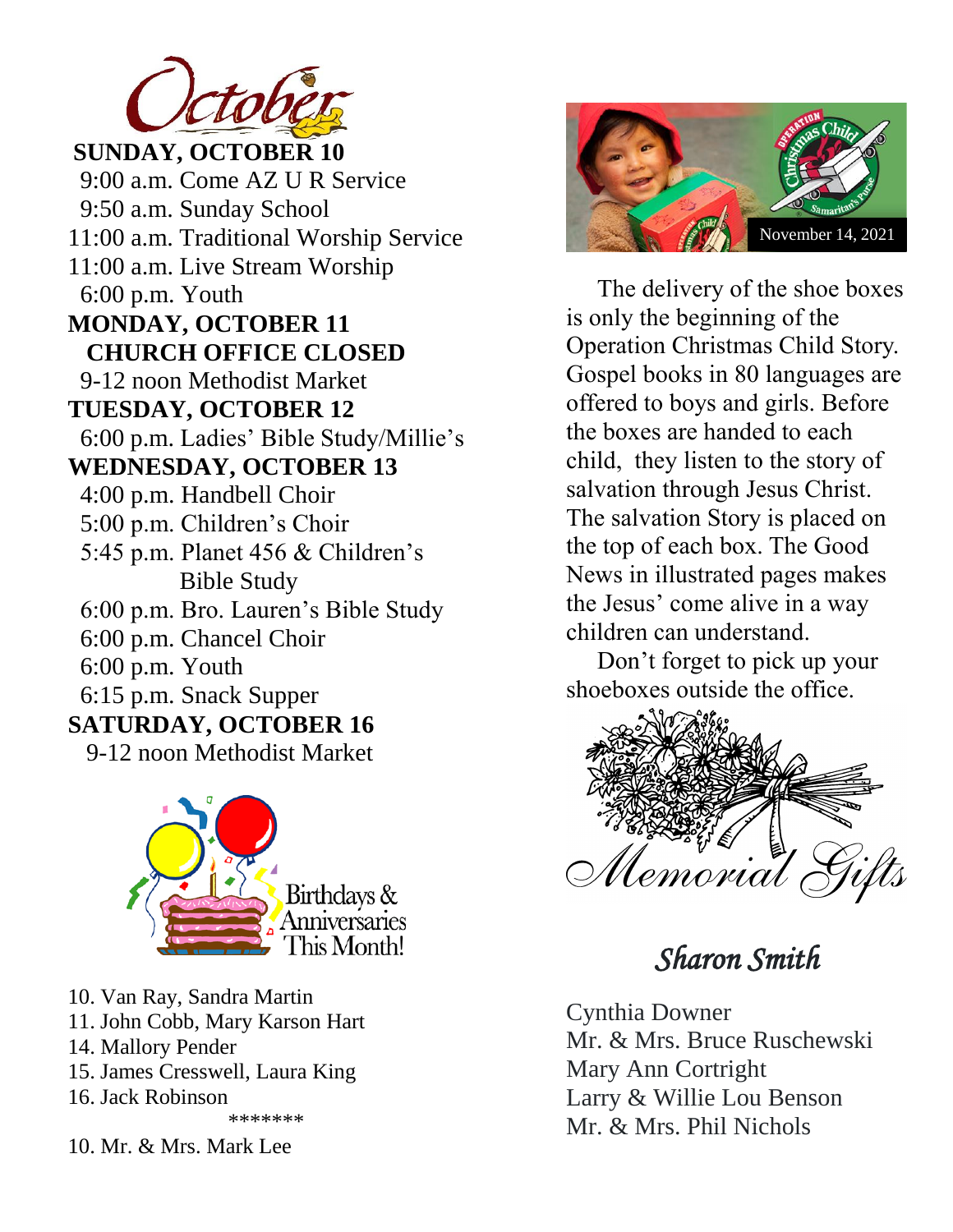

"Blessed is the one whom God corrects; so do not despise the discipline of the Almighty."

Job 5:17



As we move through our new series, "The God Who Corrects Us," this week's lesson, *God Knows When We* 

*Sin*, takes us back to the story of Cain and Abel. This lesson reminds us of how sin not only affects us, but others also. We are not perfect, but we must always remember to ask God for forgiveness and strive to be more aware of the choices we make.

# **W.O.W. WEDNESDAY CHILDREN'S MINISTRY**



 Our children's Wednesday night Bible Study is called "TOY STORIES: Bible Stories." This past Wednesday in our "toy story" we talked about T-Rex, the dinosaur. Dinosaurs are recognized as being strong and we talked about the

strength of Samson and how God used him. Next week we will be connecting Hamm, the piggy bank, with tithing and generosity.

5:00 p.m. – Choir 5:45 p.m. - Game & Bible Study (by ages 4k-3<sup>rd</sup> & Planet 456) 6:15 p.m. – Supper 6:30 p.m. – Dismiss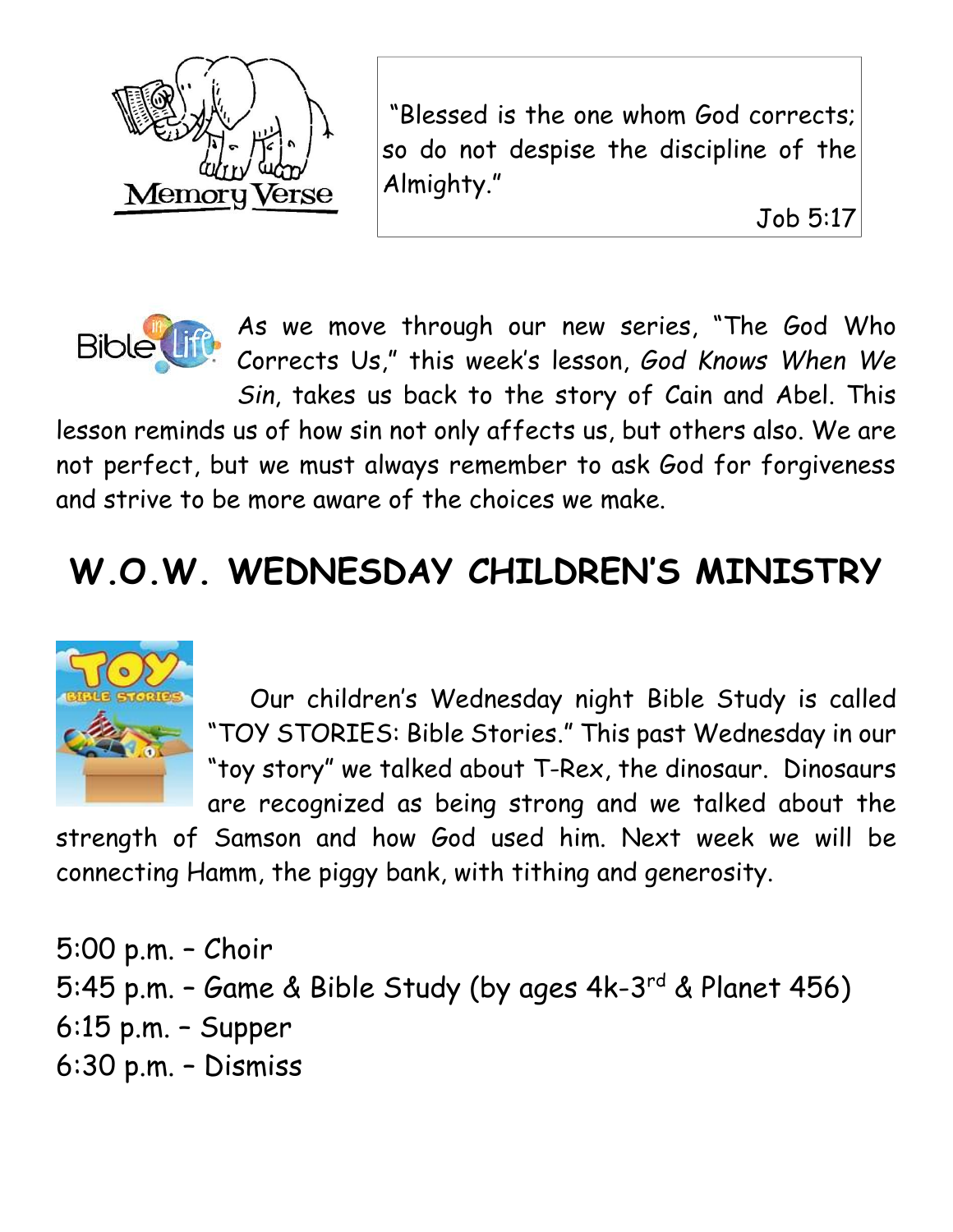Solid Exound

## **Youth Sunday School**

This week in our series "The God Who Corrects Us," our lesson, *Dumping Our Defiance*, directs our focus on the fact that sin separates us from God. We know that there will always be consequences to our actions. When we sin, God is disappointed in us. He is sad that we stepped away from Him. We must always remember to ask God for His forgiveness and right our wrong.



### **Sunday & Wednesday Night Group**

This week we began a new series, "Anti-Social." Our first lesson entitled *Cancel Culture,* focused on how Social Media platforms can be toxic*.* Many people often hide behind their posts and fail to recognize the damage they can cause to others. As Christians we are called to love one another.

Group will meet on Wednesdays from 6:00 p.m. – 7:00 p.m.

Sunday Night Group will meet each Sunday from 6:00 p.m. – 7:00 p.m.